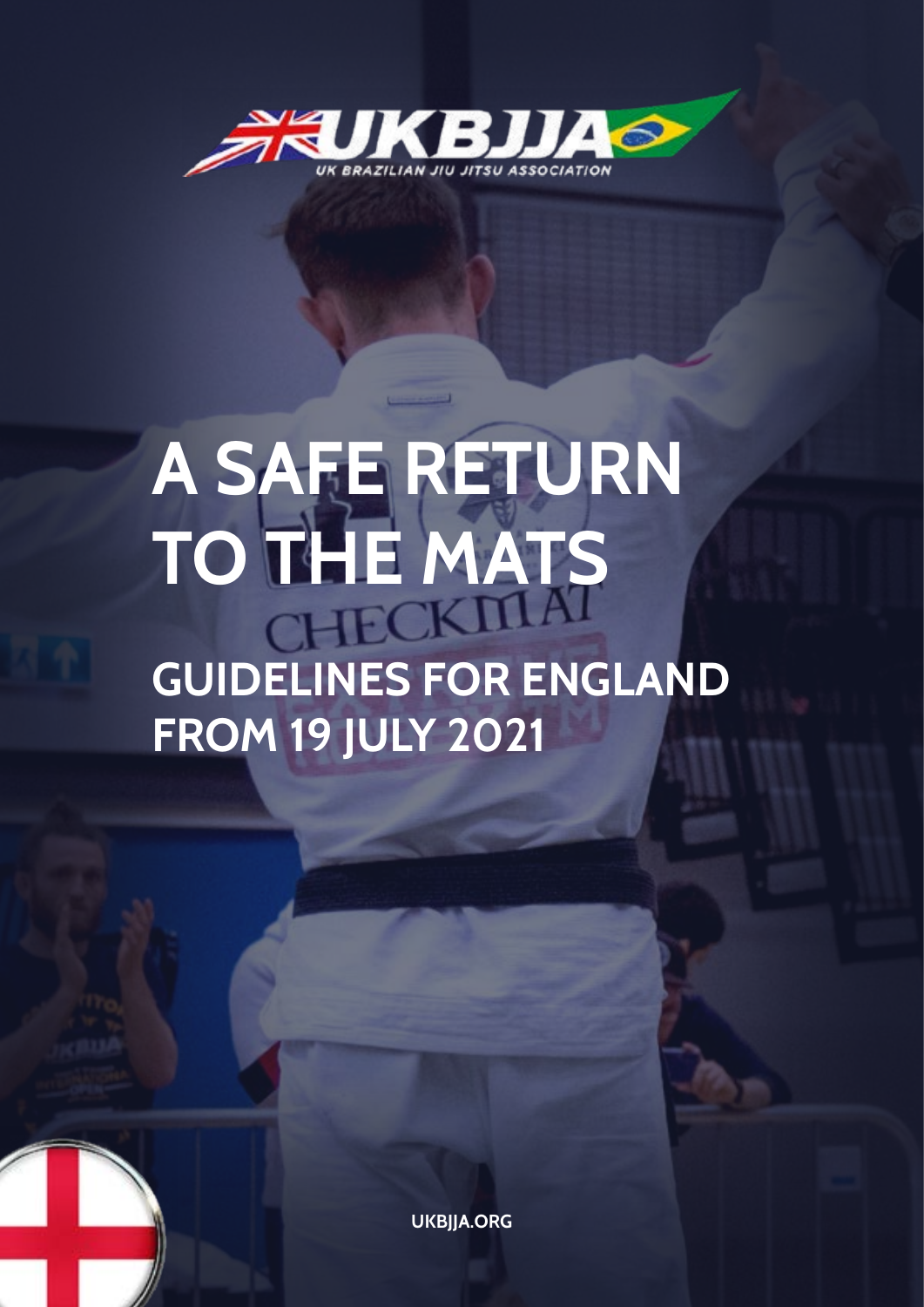On 19 July 2021, all legal restrictions on BJJ in England came to an end. This means that all training and competition can resume as normal.

These guidelines are for club owners, instructors and participants. They are recommendations and it is up to individuals and clubs how and whether they implement them.

However, rates of Covid-19 infection are still very high and some people have not yet had protection from vaccines, or may be at higher risk of vulnerability. In addition, many people may have a degree of anxiety about returning to the mats and close-contact training. Finally, be aware that most of us have not trained for over a year. Ease back into it gently and let's do all we can to minimise the risk of injury after such a long layoff

As a community we should continue to be responsible citizens and do whatever we can to make jiu jitsu a safe, enjoyable and inclusive activity and we urge all our members to show care and consideration as we return to the mats.

**Mike Williams CEO**

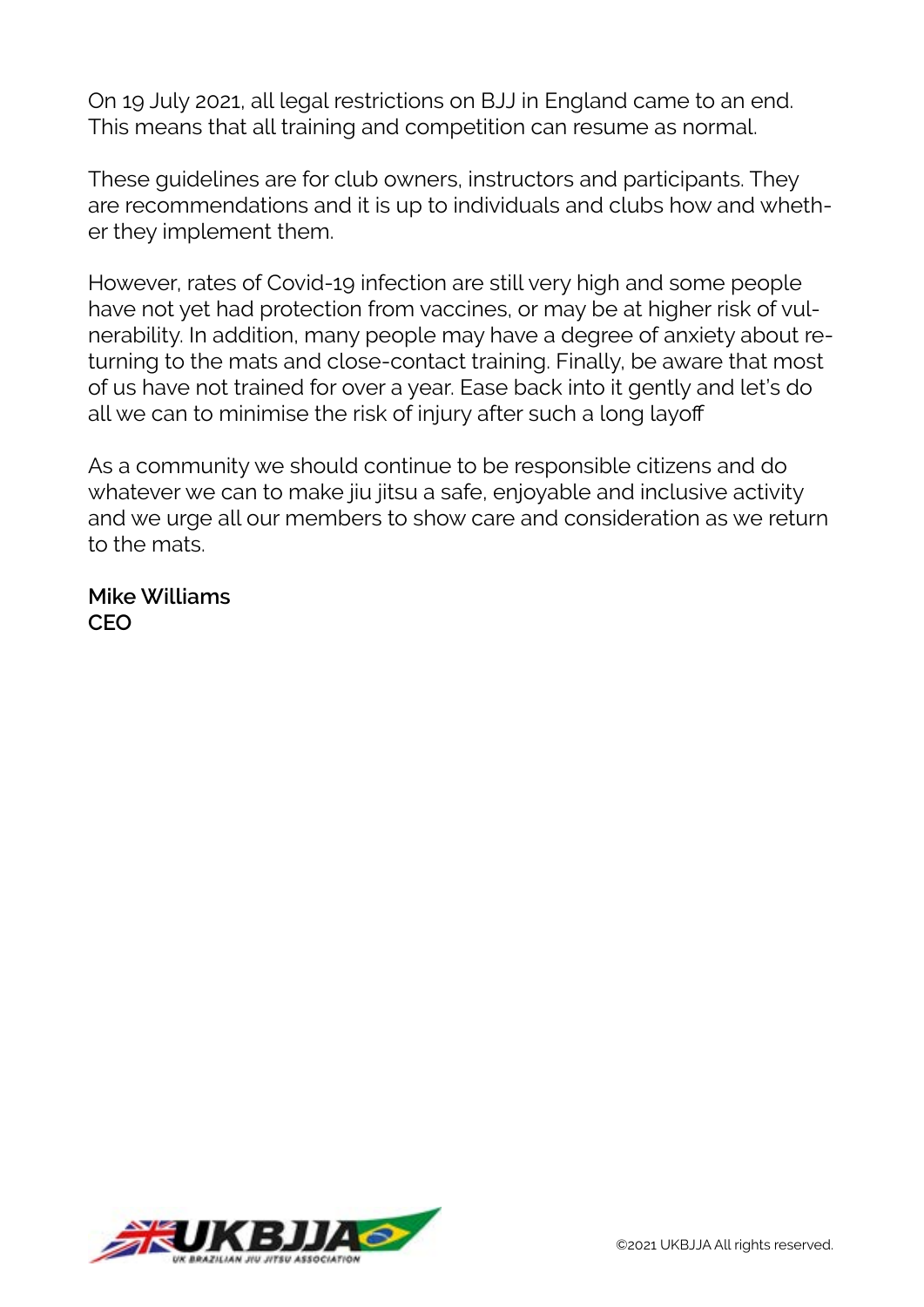### **FOR INDIVIDUALS**

- Do not return to training if you are feeling unwell, have a temperature, or are showing any Covid-19 symptoms.
- Continue to abide by government rules on self isolation and government rules on post-travel quarantine
- Keep yourself and your kit (gi, rashguard etc.) clean. There is no excuse for poor hygiene
- Consider wearing a mask if travelling to/from training on public transport
- Ease yourself back in gently, don't go all-out in the first week and injure yourself or a training partner
- Be respectful of other people's needs and other people's personal space when not rolling or drilling
- If you are feeling anxious, or have particular concerns or needs, speak to your coach/club

#### **FOR CLUBS**

- Keep a register of attendees for every class. This should include name and contact details and emergency contact / next of kin details. An online booking system is also a good idea, if available
- Consider keeping hand sanitising stations at the entrance and exits of your club
- Consider taking temperatures when people arrive and barring anybody from training with a temp higher than 37.7 degrees
- Keep increased hygiene and cleaning measures for the mats and communal areas
- Keep non-training visitors to a minimum
- Increase ventilation as much as possible
- Structure your classes and training to help minimise injury, via good warm ups and cool downs and sparring at a suitable level for participants' experience, age and fitness level.

#### **ADDITIONAL INFORMATION**

Club Guidelines – These are the general guidelines that all member clubs agree to abide by when joining the UKBJJA: [LINK](https://www.ukbjja.org/membership/club-membership/#clubguidelines) UKBJJA Risk Management & Safety Policy: [LINK](https://www.ukbjja.org/wp-content/uploads/2020/07/UKBJJA-Risk-Management-Safety-Policy.pdf) Sample Covid-19 Risk Assessment template: [LINK](https://www.ukbjja.org/wp-content/uploads/2021/07/UKBJJA-Covid-19-Risk-Assessment-Template.pdf)